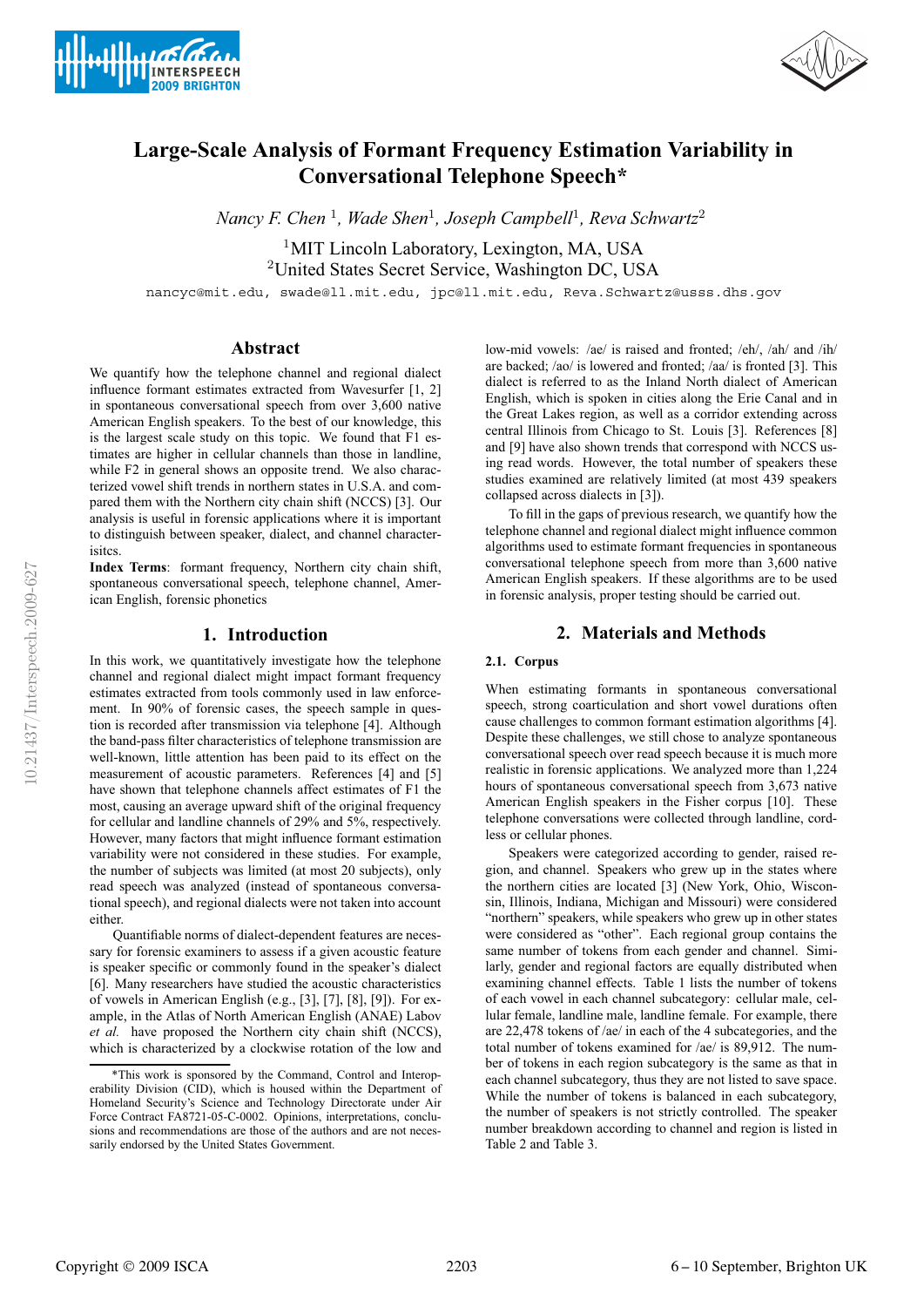Table 1: *Token number of each vowel in the subcategories: cellular male, cellular female, landline male, landline female.*

| Vowel | Token number in subcategory | Total token number |
|-------|-----------------------------|--------------------|
| /ae/  | 22, 478                     | 89, 912            |
| /aa/  | 4,052                       | 16, 208            |
| /ao/  | 8,658                       | 34,632             |
| /eh/  | 22, 408                     | 89,632             |
| /ab/  | 21,052                      | 84, 208            |
| /ih/  | 20,338                      | 81, 352            |
| /iy/  | 8,542                       | 34, 168            |
| /uw/  | 14,734                      | 58,936             |

Table 2: *Number of speakers for each channel category, by vowel. L indicates "landline" and C indicates "cellular".*

| Vowel   | C Male | C Female | L Male | L Female |
|---------|--------|----------|--------|----------|
| /ae/    | 277    | 1,030    | 644    | 1,458    |
| /aa/    | 240    | 929      | 541    | 1,388    |
| $/a$ o/ | 274    | 1,054    | 639    | 1,508    |
| /eh/    | 278    | 1,064    | 648    | 1,529    |
| /ah/    | 290    | 1,107    | 684    | 1,583    |
| /ih/    | 293    | 1,108    | 685    | 1,587    |
| /iy/    | 93     | 351      | 217    | 498      |
| /uw/    | 233    | 917      | 549    | 1.329    |

Table 3: *Number of speakers for each region, by vowel. N indicates "north" and O indicates "other".*

| Vowel | N Male | N Female | O Male | O Female |
|-------|--------|----------|--------|----------|
| /ae/  | 348    | 1,129    | 573    | 1,359    |
| /aa/  | 299    | 1,037    | 482    | 1,280    |
| /ao/  | 344    | 1,157    | 569    | 1,405    |
| /eh/  | 349    | 1,172    | 577    | 1,421    |
| /ah/  | 366    | 1,219    | 608    | 1,471    |
| /ih/  | 367    | 1,220    | 611    | 1,475    |
| /iy/  | 121    | 387      | 189    | 462      |
| /uw/  | 297    | 1,010    | 485    | 1,236    |

#### **2.2. Phonetic Transcription**

Time boundaries of phonetic transcriptions were generated automatically with the following procedures. Word transcriptions labeled by humans were converted to phonetic transcriptions through a standard American English pronunciation dictionary. Then a standard phone recognition system trained at MIT Lincoln Laboratory [11] was used to obtain the time boundaries of the phonetic transcriptions.

#### **2.3. Formant Frequency Estimation**

It is known that the popular open source tool Wavesurfer [2], is prone to inaccurate formant estimation when neighboring formant frequencies are close to each other [17]. However, we chose to use Wavesurfer to estimate formant frequencies since it is a common tool used in phonetic analysis.

Since the amount of data we use is at least one order of magnitude larger than most existing studies, it is impractical to manually extract formant frequencies. We automatically extracted F1 and F2 using the Snack Sound Toolkit (*i.e.,* what Wavesurfer uses) using the default parameters: 12th order linear prediction over a 24.9ms window with a 10ms frame interval [1] [2]. F1 and F2 estimates of the median time-point of each vowel token were extracted.

## **2.4. Vocal Tract Length Normalization**

To compare formant frequencies appropriately across individuals, it is desirable to normalize out the variability caused by vocal tract length differences. Therefore we describe two vocal tract length normalization techniques used.

#### *2.4.1. Log-mean normalization (LMN)*

Log-mean normalization (LMN) is a vocal tract length normalization technique often used by linguists  $[3]$ . Let G be the global log mean of all formant frequencies and  $S$  be the speaker-specific log mean of all formant frequencies.  $F_{i,j,k}$  indicates the *i*th formant of speaker j's kth token.  $n_j$  is the total number of tokens spoken by speaker  $j$ , and  $m$  is the total number of formant frequencies (*i.e.*,  $m = 2$  in this paper).

$$
G = \frac{\sum_{i=1}^{m} \sum_{j} \sum_{k} \ln(F_{i,j,k})}{m \sum_{j} n_{j}} \quad S_{j} = \frac{\sum_{i=1}^{m} \sum_{k} \ln(F_{i,j,k})}{m \times n_{j}} \quad (1)
$$

Then for each speaker j, we compute a scaling factor  $f_j =$  $\exp(G - S_j)$ . Formant frequencies  $F_{i,j,k}$  are then scaled by  $f_j$ to be normalized to  $F_{i,j,k}$ ; *i.e.*,

$$
\hat{F}_{i,j,k} = f_j F_{i,j,k}.
$$
\n<sup>(2)</sup>

*2.4.2. Maximum Likelihood Vocal Tract Length Normalization (ML-VTLN)*

Maximum likelihood vocal tract length normalization (ML-VTLN) implements a per-speaker linear frequency scaling of the speech spectrum [12] and is often a standard procedure in automated speech recognition systems.

Let  $O_{\alpha,j}$  be the acoustic observations of speaker j with the frequency scale warped by the factor  $\alpha$ , and the reference acoustic model  $\lambda$ , which contains the "average" speaker's spectral characteristics. The warping factor  $\alpha^*$  that maximizes the average per-frame log likelihood given the reference acoustic model  $\lambda$  is chosen for speaker j by

$$
\alpha^* = argmax_{\alpha} P(O_{\alpha,j}|\lambda). \tag{3}
$$

We swept  $\alpha$  from 0.75 to 1.25 with steps of 0.025 to empirically find the optimal  $\alpha^*$ . We re-synthesized the frequencywarped speech [13], and extracted normalized formant frequency estimates as in Section 2.3.

#### **2.5. Statistical Tests**

#### *2.5.1. Vocal Tract Length Normalization*

We found that the distributions of F1 and F2 estimates are not Gaussian through Kolmogorov-Smirnov and Lilliefors tests [14]. Therefore, to compare and decide which vocal tract length normalization method is more appropriate to use, we used permutation tests [15], due to its non-parametric nature and computational advantage to deal with large amounts of data.

#### *2.5.2. Vowel Shifts*

ANOVA was used to measure the statistical significances of the measured vowel shifts and post-hoc Tukey tests were used to correct for multiple comparisons [16]. The threshold of statistical significance was set to 0.001.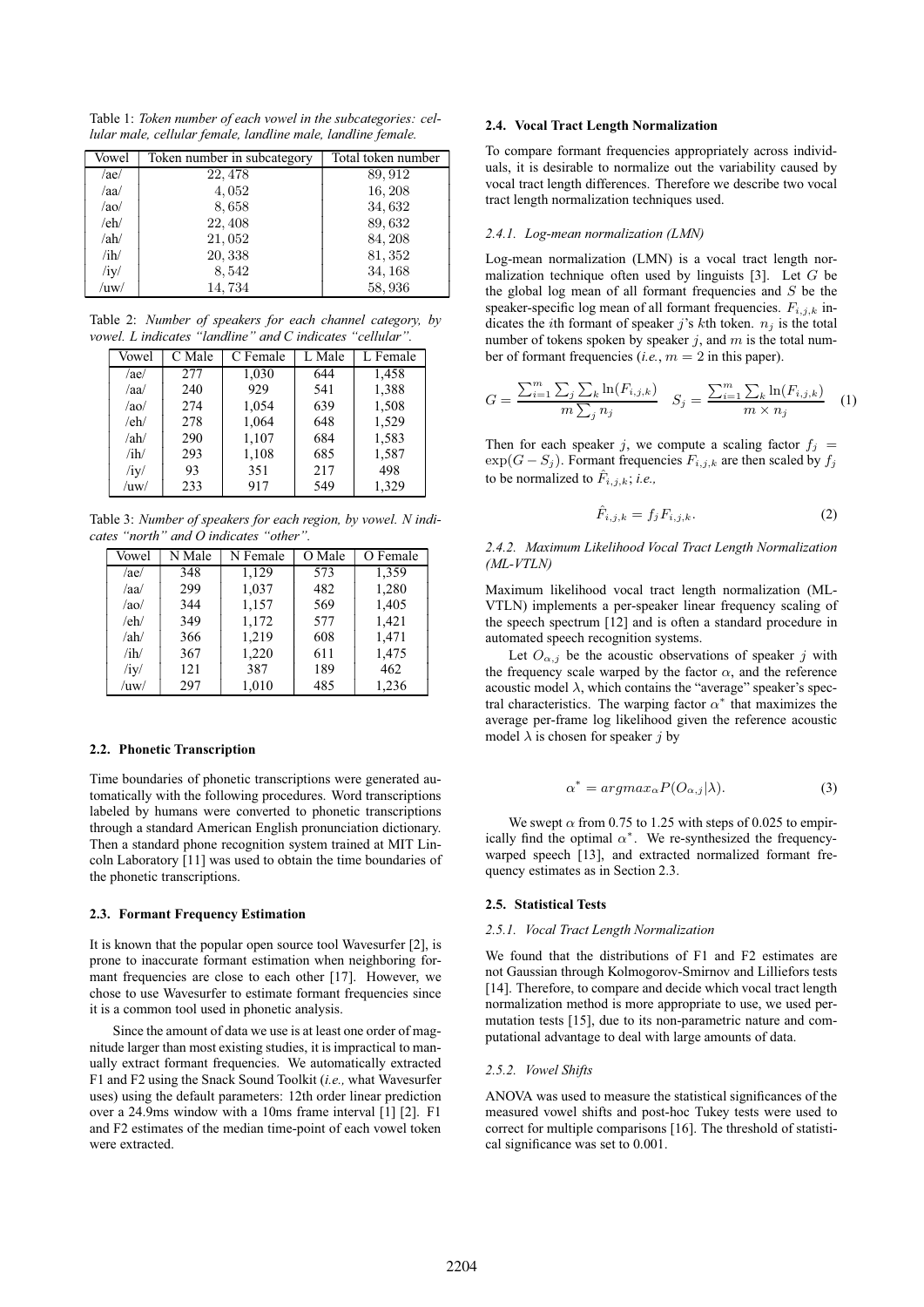

Figure 1: *Male speakers using cellular and landline channels.*

## **3. Results**

#### **3.1. Comparison between LMN and ML-VTLN**

To examine how well the normalization methods LMN and ML-VTLN work, for each vowel we performed permutation tests on each channel/region category collapsed across gender. The null hypothesis is that the female and male normalized formant estimates are from the same distribution, which would be what we expect if the formant estimates were normalized appropriately. The p-value represents the probability that the normalized formant estimates of male and female speakers are from the same underlying distribution. We averaged the p-values across channel, region, and vowels. The average p-value of ML-VTLN for both F1 and F2 estimates are larger than those of LMN, indicating that ML-VTLN normalized the raw formant estimates more appropriately. Hence, due to space constraints, we only show results obtained from ML-VTLN.

#### **3.2. Telephone Channel**

In Figure 1, we show the means of F1 and F2 estimates produced by male speakers using cellular and landline channels for each vowel. A similar graph for female speakers is shown in Figure 2. Table 4 lists the summary of the statistical tests. These results show that the effect of channel is consistent across vowels and genders for F1; estimates of F1 from cellular channels are higher than those from landline. The trend of F1 corresponds with existing literature: [4] showed that the mobile channel caused F1 estimates to increase an average of 29% when compared to direct recording, while [5] showed that the landline channel caused F1 estimates to increase 5% compared to direct recording. It is thus expected that estimates of F1 from cellular channels to be higher than those from landline channels.

Estimates of F2 for males from cellular channels are generally lower than those from landline (exceptions: /ao/, /uw/), while only half the vowels from females show this trend (/aa/, /ao/, /ah/, /ih/). The lower and upper cut-off frequencies of telephone speech are around 300Hz and 3.2-3.4kHz, which typically are not expected to affect F2 estimates much [4, 5]. However, our results suggest that the telephone channel might actually influence Wavesurfer's F2 estimates.

#### **3.3. Regional Dialect**

In Figure 3-4, we show the vowel plot of male and female speakers from northern and other regions. Solid arrows indicate



Figure 2: *Female speakers using cellular and landline channels.*

Table 4: *Statistical test summary for comparing F1 and F2 in different channels. Statistical significance level is set at 0.001. C indicates "cell" and L indicates "landline".*

| Vowel      | F1 male | F1 female | F <sub>2</sub> male                     | F <sub>2</sub> female |
|------------|---------|-----------|-----------------------------------------|-----------------------|
| /ae/       | C> L    | C> L      | C < L                                   | $C=L$                 |
| /aa/       | C> L    | C> L      | C < L                                   | C < L                 |
| $/a$ o/    | C> L    | C> L      | $C=L$                                   | C < L                 |
| /eh/       | C> L    | C> L      | C <sub>L</sub>                          | $C=L$                 |
| /ah/       | C> L    | C> L      | C <l< td=""><td>C &lt; L</td></l<>      | C < L                 |
| /ih/       | C> L    | C> L      | C <l< td=""><td>C<sub>L</sub></td></l<> | C <sub>L</sub>        |
| /iy/       | C> L    | C> L      | C <l< td=""><td>C&gt; L</td></l<>       | C> L                  |
| $/$ uw $/$ | C> L    | C> L      | C> L                                    | $C=L$                 |

the direction of the NCCS hypothesis. If an arrow is crossed, the vowel does not follow the NCCS hypothesis according to the statistical test, and a dashed arrow is shown to indicate the direction shift if the vowel follows an opposite trend of NCCS. In summary, the following correspond with NCCS: for male speakers, /eh/, /ah/, /ih/ are backed; for female speakers /ae/ is raised and fronted. Vowels showing the opposite trend from NCCS: /ao/ is raised instead of lowered for both genders; /ih/ is fronted for females. The remaining low and low-mid vowels do not show differences between north and other regions.

The discrepancy between these formant estimate trends and NCCS could potentially be due to the demographic differences between the ANAE and Fisher corpora setup. The sampling strategy for ANAE was to represent the largest possible population, with special attention to those expected to be the most advanced in linguistic changes: speakers were from urbanized area, at least 1 speaker from each city is female between ages 20 to 40, and at least 2-4 speakers were selected in each city [3]. In contrast, the Fisher corpus includes a larger sampling of speakers not limited to urbanized areas, age, or gender. In addition, in this work we explicitly controlled for gender to avoid gender bias. The residential regions in Fisher are documented in states instead of cities, making regional categorization coarser than traditional dialect regions which are linguistically-defined (*e.g.,* ANAE). However, the vowel shift analyses in this work might reveal a more general trend of how typical speakers in northern states sound differently from other speakers in U.S.A., which could be helpful in forensic scenarios when limited demographic information is available.